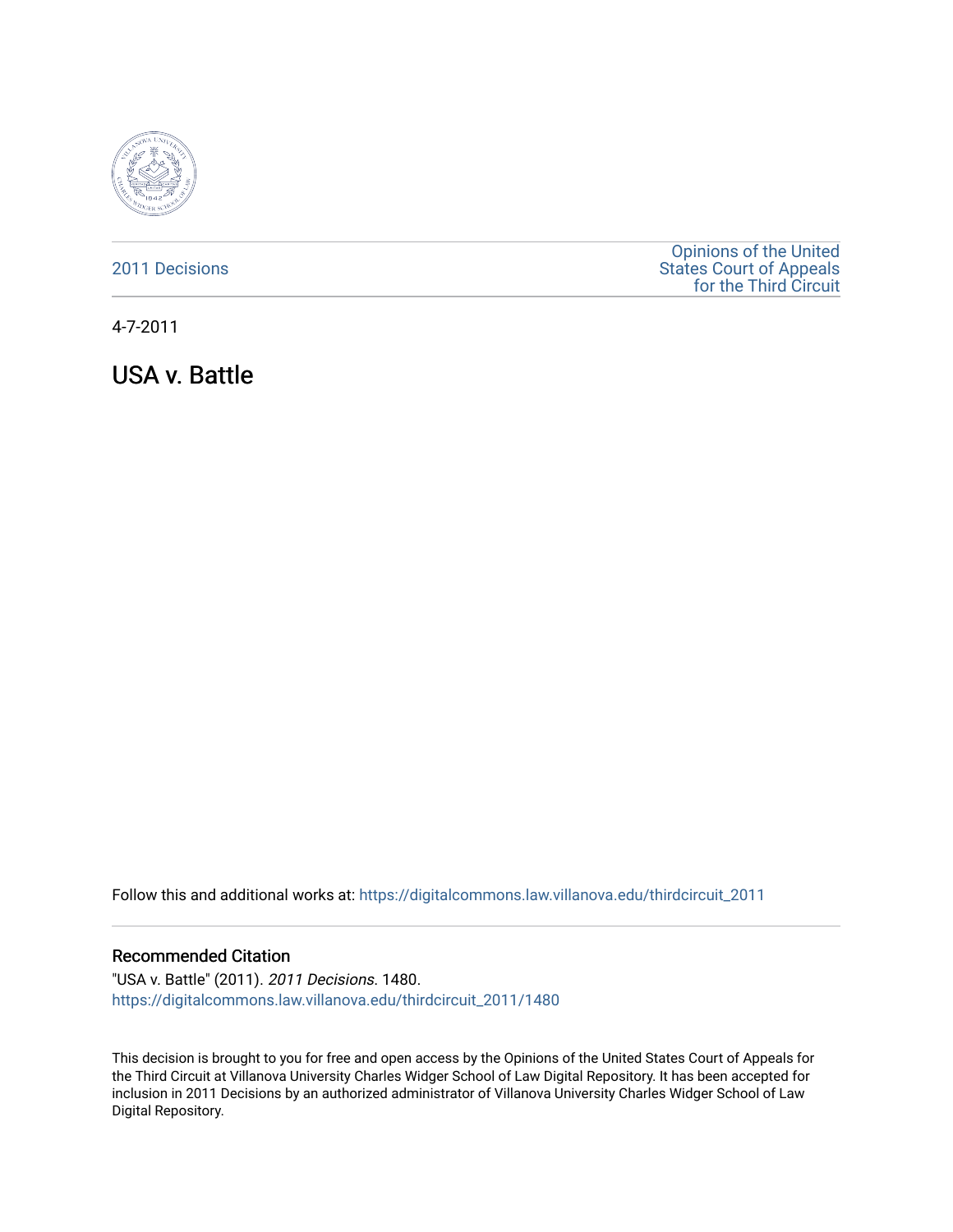## **NOT PRECEDENTIAL**

# UNITED STATES COURT OF APPEALS FOR THE THIRD CIRCUIT

\_\_\_\_\_\_\_\_\_\_\_\_\_

No. 10-1984 \_\_\_\_\_\_\_\_\_\_\_\_\_

## UNITED STATES OF AMERICA

v.

KAREN BATTLE, Appellant \_\_\_\_\_\_\_\_\_\_\_\_\_

Appeal from the United States District Court for the Eastern District of Pennsylvania (D.C. Criminal No. 2-08-cr-00442-003) District Judge: Honorable Gene E. K. Pratter

\_\_\_\_\_\_\_\_\_\_\_\_\_

Submitted Under Third Circuit LAR 34.1(a) March 10, 2011

\_\_\_\_\_\_\_\_\_\_\_\_\_

Before: SCIRICA, AMBRO and VANASKIE, Circuit Judges

(Opinion Filed: April 7, 2011)

\_\_\_\_\_\_\_\_\_\_\_\_\_

OPINION OF THE COURT \_\_\_\_\_\_\_\_\_\_\_\_\_

VANASKIE, Circuit Judge.

A jury found Karen Battle guilty of credit card fraud, conspiracy to commit credit

card fraud, and aggravated identity theft. The District Court sentenced Battle to thirty-six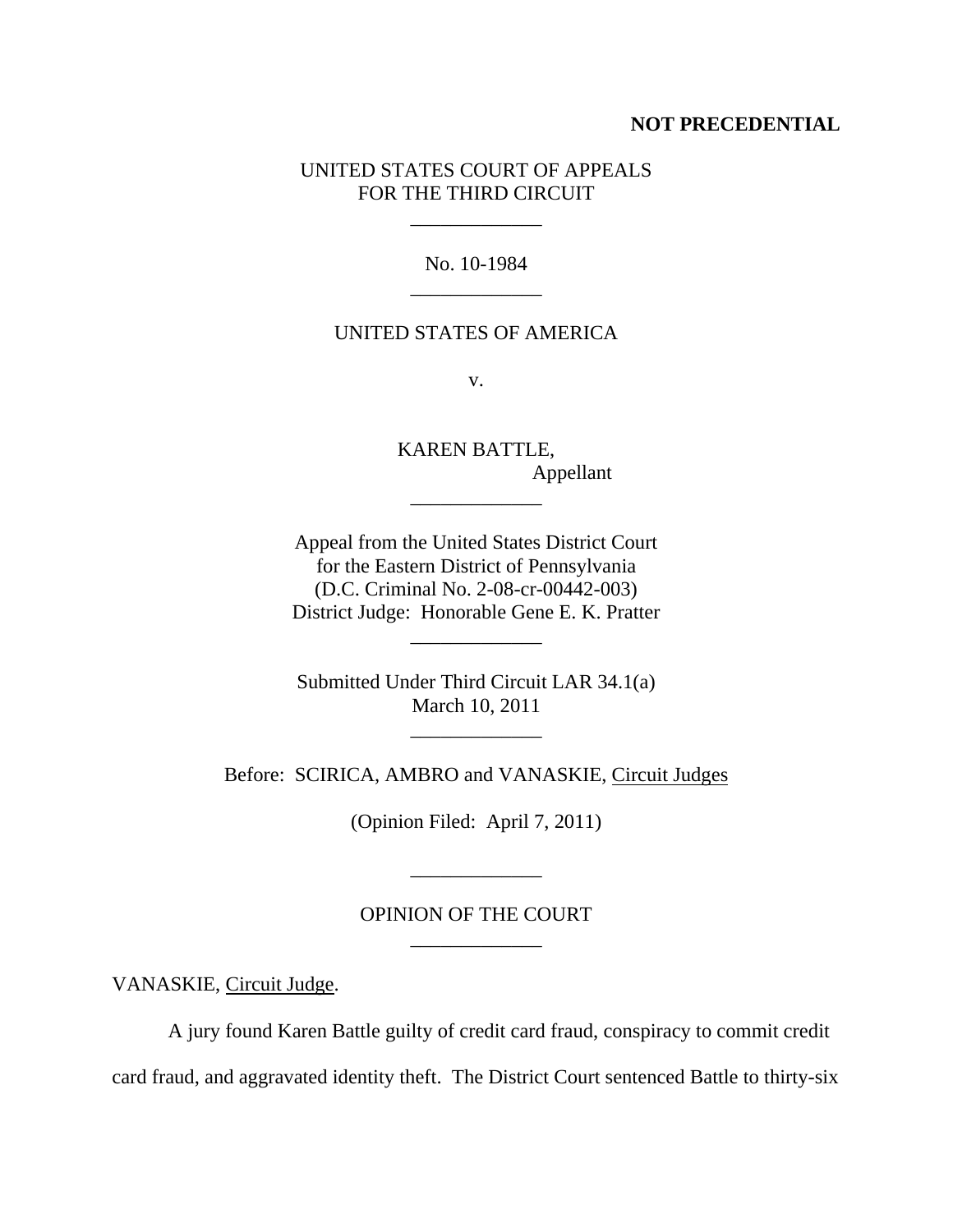months' imprisonment. Battle now appeals her conviction and sentence. For the reasons that follow, we will affirm the Judgment of the District Court.

I.

As we write only for the parties, who are familiar with the facts and procedural history of this case, we relate only those facts necessary to our analysis.

Over the course of several months in 2006, a group of individuals carried out a scheme to steal credit cards. The thieves rented vehicles and drove them through parking lots of outdoor recreation areas, knowing that people were likely to have left their wallets and pocketbooks in their cars while they exercised. The individuals broke into cars, stole credit cards, and used them to buy merchandise from various retail stores. They kept some merchandise for themselves, and they sold other items to a fence.

A grand jury returned an eleven-count indictment charging Battle and four others with credit card fraud, conspiracy to commit credit card fraud, and identity theft. Each of the defendants except Battle pleaded guilty to conspiracy, one count of credit card fraud, and one count of identity theft. Battle, however, maintained her innocence. At her trial, the government presented records showing that Battle rented minivans and sport utility vehicles for one to three weeks at a time while the robberies were taking place. One of Battle's co-defendants, Daniel Duncan, testified that he and other defendants used these vehicles to roam parking lots in search of cars from which to steal credit cards. Although Duncan stated that Battle did not accompany him on these trips, he did testify that Battle knowingly participated in the scheme. For example, he stated that Battle supplied a tinted license plate cover so that their vehicles would be more difficult to identify.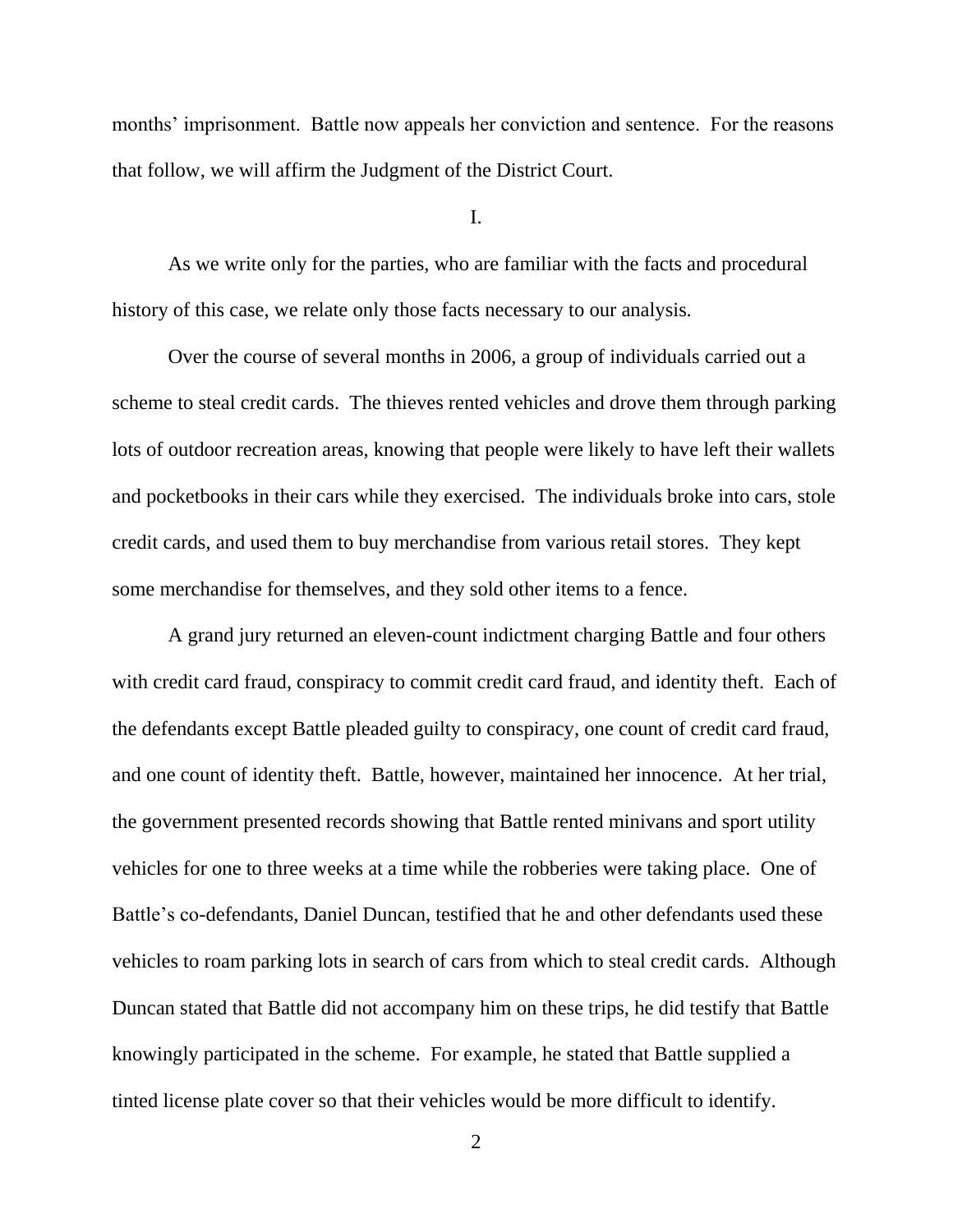Duncan also testified that Battle used one stolen card to go shopping for herself, and that on other occasions she asked another co-defendant to purchase merchandise for her using stolen cards.

Another co-defendant, Ulonda Lewis, also testified that Battle rented vehicles in furtherance of the conspiracy. Unlike Duncan, however, Lewis recalled one occasion when Battle was present while Lewis and another co-defendant roamed parking lots and broke into vehicles. Lewis also recalled Battle accompanying her when she went to a fence to get cash. Lewis further testified that she and Battle went shopping together with stolen credit cards. Store surveillance videos showed Lewis and Battle shopping together at Bloomingdale"s, one of the stores at which stolen cards were used.

Battle testified and admitted that she used one of the stolen credit cards, but she maintained that she did not know it was stolen and that Lewis gave her permission to use the card. Battle admitted that she shopped at Nordstrom on the same days that another victim"s card was used there, and that she shopped at other stores where the card was also used. Battle denied, however, that she ever used that card.

The jury found Battle guilty of four offenses: one count of credit card fraud conspiracy in violation of 18 U.S.C. § 1029, two counts of credit card fraud, including attempting and aiding and abetting, in violation of 18 U.S.C. § 1029 and 18 U.S.C. § 2, respectively, and one count of aggravated identity theft, including attempting and aiding and abetting, in violation of 18 U.S.C. § 1028A and 18 U.S.C. § 2, respectively. The jury found Battle not guilty of two other counts of credit card fraud.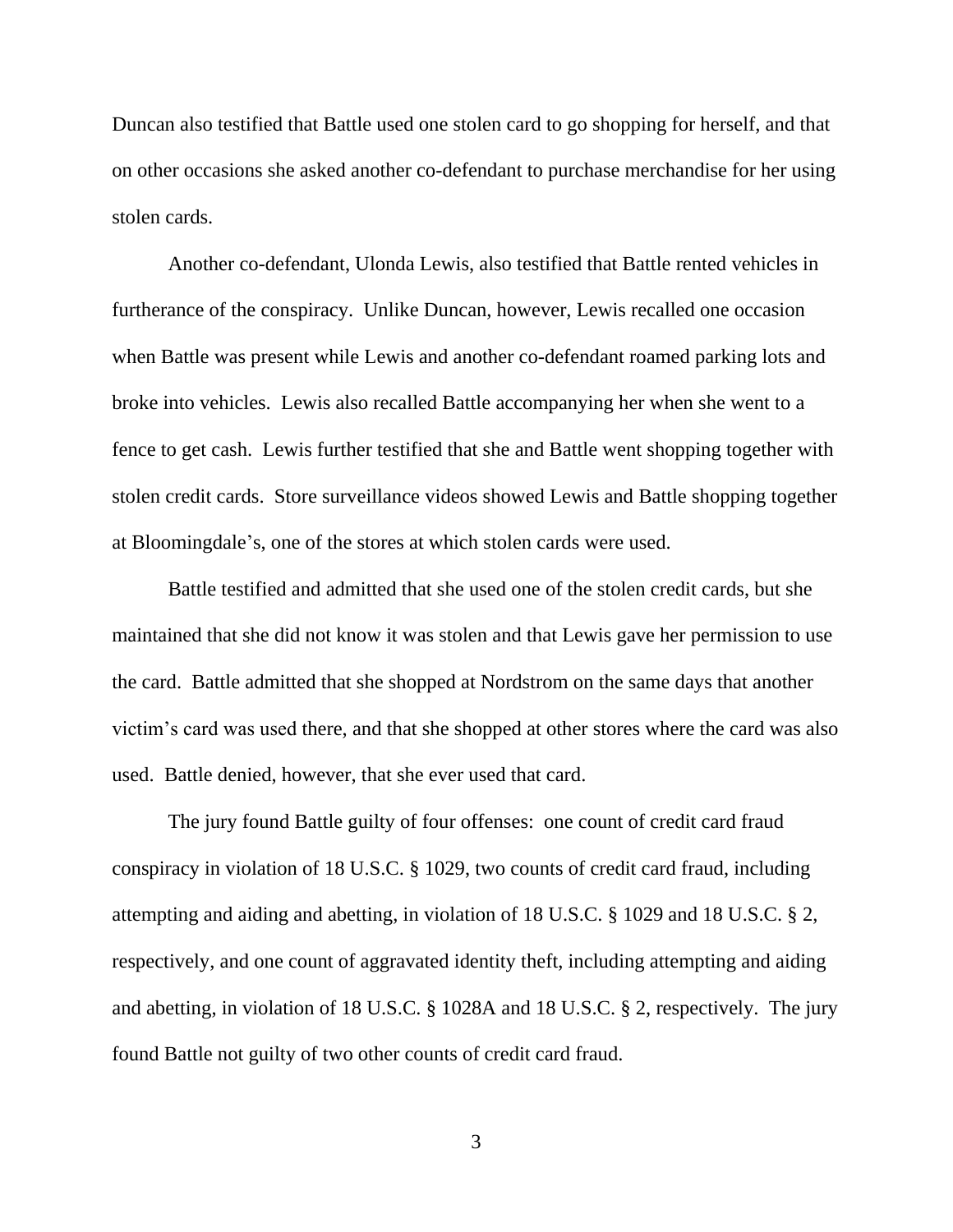The Sentencing Guidelines provided a range of twenty-seven to thirty-three months' imprisonment for the conspiracy and credit card fraud convictions. The aggravated identity theft conviction carried a statutory minimum prison sentence of twenty-four months, to be served consecutive to the term of imprisonment for the other convictions. The District Court sentenced Battle to twelve months" imprisonment for conspiracy and credit card fraud, plus twenty-four months" imprisonment for identity theft, for a total prison term of thirty-six months. In arriving at this sentence the District Court considered, among other things, Battle"s educational background, her family status, and the likelihood that Battle would commit future crimes. Battle now appeals her conviction and sentence.

#### II.

The District Court had jurisdiction under 18 U.S.C. § 3231. We have jurisdiction pursuant to 28 U.S.C. § 1291 and 18 U.S.C. § 3742.

## A.

Battle argues that the government did not present sufficient evidence to support a finding of guilt on the credit card fraud and identity theft charges. Our review of the sufficiency of the evidence is especially deferential:

> It is not for us to weigh the evidence or to determine the credibility of the witnesses. Rather, we must view the evidence in the light most favorable to the government, and will sustain the verdict if any rational trier of fact could have found the essential elements of the crime beyond a reasonable doubt. Thus, a claim of insufficiency of the evidence places a very heavy burden on an appellant.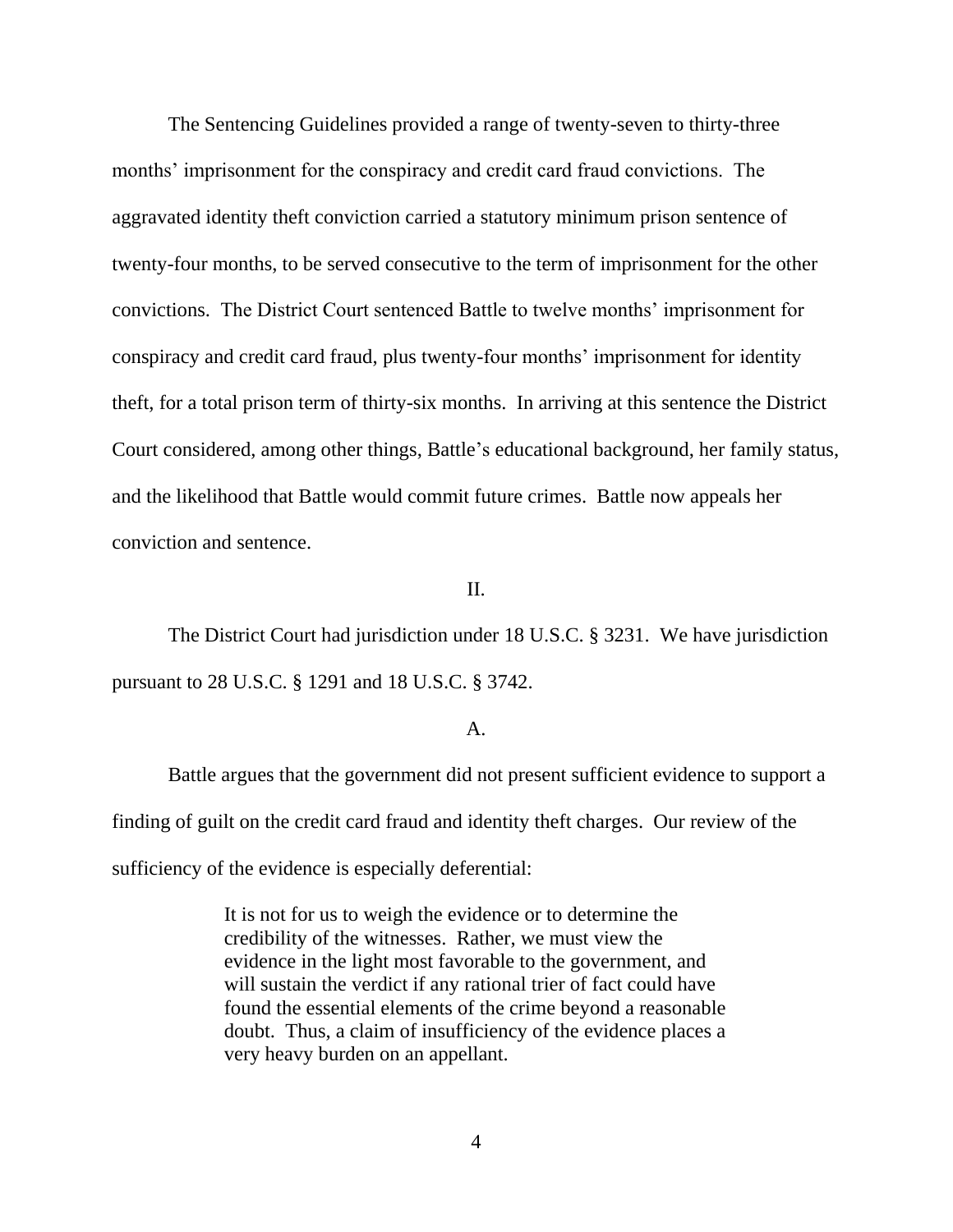*United States v. Dent*, 149 F.3d 180, 187 (3d Cir. 1998) (citations and internal quotation marks omitted).

A person is guilty of fraud if she "knowingly and with intent to defraud effects transactions, with 1 or more access devices issued to another person or persons, to receive payment or any other thing of value during any 1-year period the aggregate value of which is equal to or greater than \$1,000." 18 U.S.C. § 1029(a)(5). A credit card is one type of "access device." *See id.* § 1029(e)(1). Battle asserts that the government presented "absolutely no evidence" to prove that she violated the credit card fraud statute. (Appellant"s Br. at 11.) On the contrary, Battle herself admitted at trial that she used one of the victim"s credit cards at Bloomingdale"s on October 2, 2006. Store surveillance video confirmed Battle"s presence at Bloomingdale"s on that day. The victim"s card incurred well over \$1,000 in charges. The jury rejected Battle's testimony that she had permission to use this card, and we will not reconsider the jury"s assessment of Battle"s credibility.

The jury also found Battle guilty of fraud with respect to a second victim"s credit card. Battle admitted that she shopped at several of the same stores where this card was used. Battle further admitted that she shopped at Nordstrom on September 29 and October 2, 2006, the same days the victim"s card was used there. This card incurred more than \$1,000 in fraudulent charges. Although Battle denied ever using this card, the jury did not find her testimony credible. Again, we will not disturb the jury"s finding.

Battle also challenges her conviction for identity theft. A person commits identity theft if, "during and in relation to" the commission of credit card fraud under 18 U.S.C.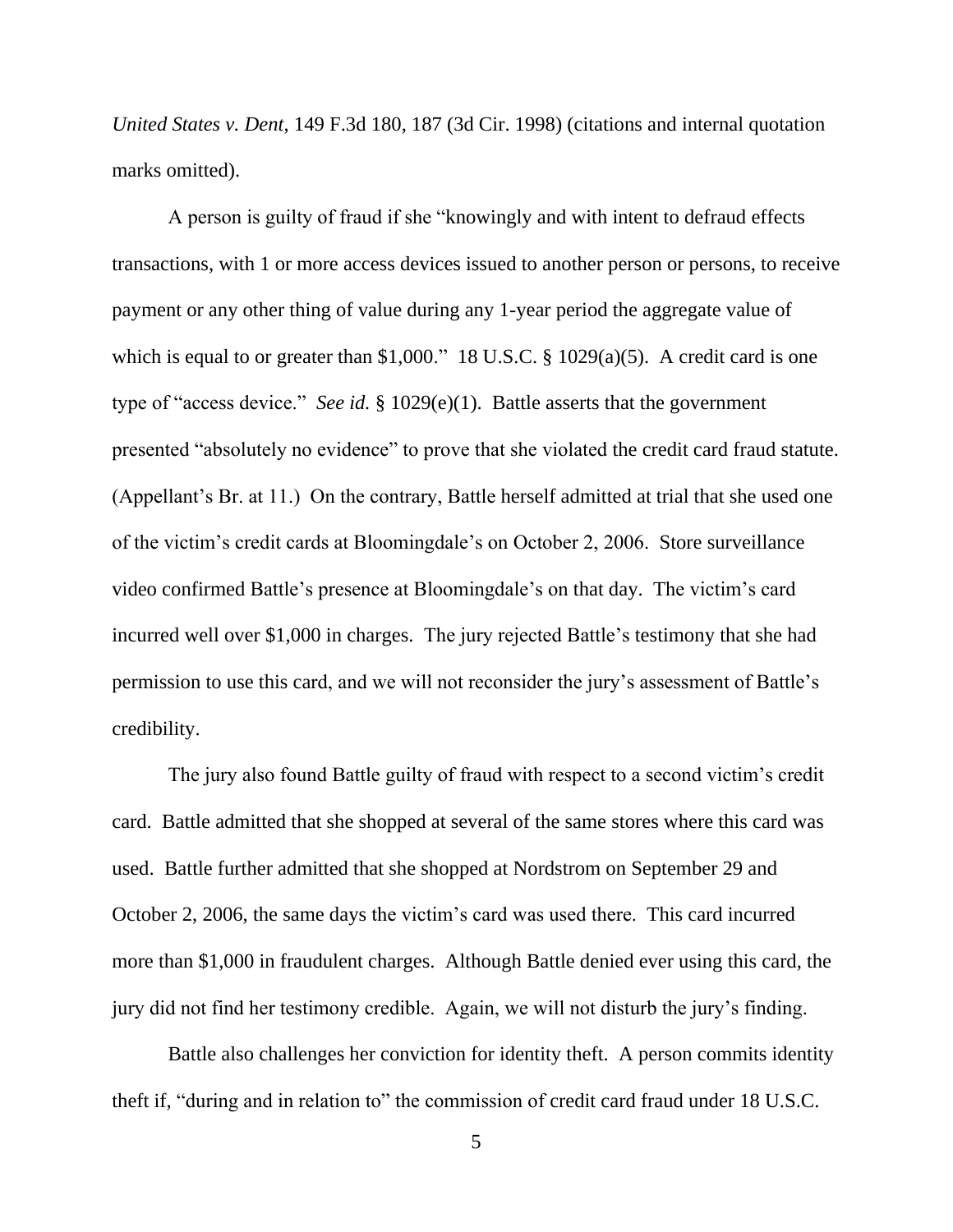§ 1029, she "knowingly transfers, possesses, or uses, without lawful authority, a means of identification." 18 U.S.C. § 1028A(a)(1). An access device such as a credit card qualifies as a "means of identification." *See id.* § 1028(d)(7)(D).

Battle asserts that the government did not prove that she "knew that the means of identification at issue belonged to another person." (Appellant's Br. at 9.) The government, however, presented evidence sufficient to prove that she knowingly used other people"s credit cards. As noted above, Battle admitted that she used one of the victim"s cards, and the jury rejected Battle"s dubious claim that Lewis gave her lawful authority to use the card. Viewing this evidence in the light most favorable to the government, we cannot say that the jury irrationally found Battle guilty of identity theft.

#### B.

Battle also challenges the procedural reasonableness of her sentence. We review Battle"s sentence for abuse of discretion. *See United States v. Kulick*, 629 F.3d 165, 168 (3d Cir. 2010). "The touchstone of 'reasonableness' is whether the record as a whole reflects rational and meaningful consideration of the factors enumerated in 18 U.S.C. § 3553(a)." *United States v. Grier*, 475 F.3d 556, 571 (3d Cir. 2007). Battle asserts, without elaborating, that the District Court failed to consider Battle's "individual circumstances" in determining her sentence. (Appellant"s Br. at 14.)

The record belies Battle"s assertion. At the sentencing hearing, the District Court considered many of Battle"s individual characteristics, including her employment background and career aspirations, her lack of a criminal record, and the fact that she had a teenage son. In light of these characteristics, the District Court arrived at a sentence